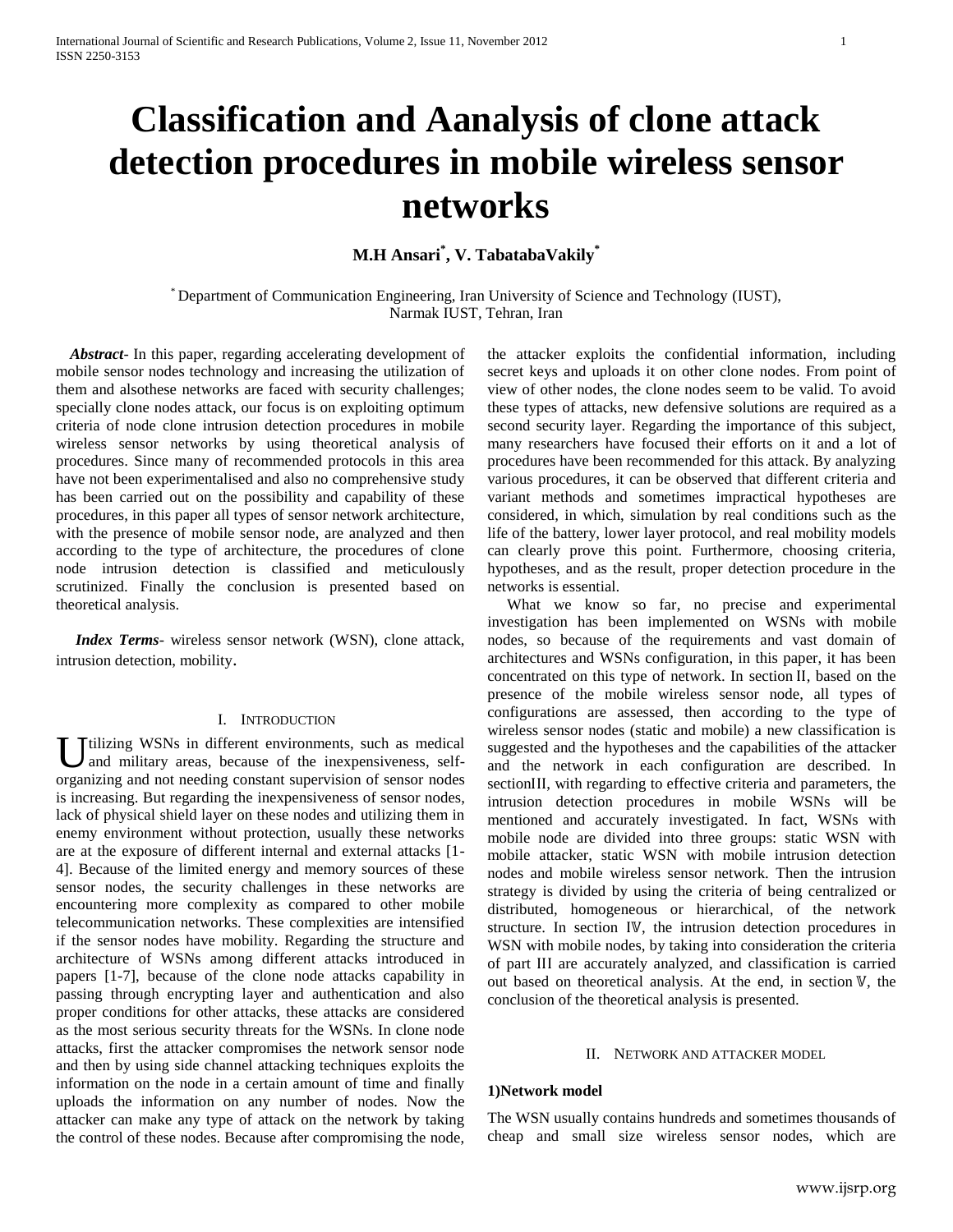accidentally or in a pre-designed way distributed in a vast geographic area. In WSNs it is assumed that every moment there is the possibility that a number of sensor nodes get lost or be added to the network [1]. While in old networks, all the sensor nodes are static and have a base station for gathering data, today, respecting the robotics technology advancement and the emergence of mobile wireless sensor nodes, the structure of sensor networks has been changed. Different types of sensor networks with the combination of mobile and static are illustrated in figure (1).

Therefore, here it is assumed that wireless sensor nodes are mobile and regarding this criterion, the networks are considered based on below architectures;

- i. Mobile-WSN (MWSN): in this network all of the nodes have mobile capability.
- ii. WSN with mobile attacker: in this network all of the network sensor nodes are static but the attacker has mobile capability.
- iii. WSN with mobile intrusion detection node: in this network all of the network sensor nodes are static but the intrusion detector nodes have mobile capability.

Besides, here in hybrid networks it is supposed that mobile nodes have more potential and sources compared to static nodes. Because of the more intensity of security challenges in homogeneous networks, the general architecture of homogeneous networks is considered.



Figure1. Schematic diagram of all types of wireless sensor networks in terms of nodes mobility

#### **2) Attacker model**

With referencing to the definition of clone node attack [7-9], in this attack, the attacker compromises between one or some network nodes and exploits their stored information and replicates a preferred number of nodes from a certain node with specific identity and places them in appropriate locations in network, so that respecting the desired goals, it will be able to make different attacks including, eavesdropping, DoS, inject fake data and attacking the network protocols. Also it is assumed that the attacker is not able to allocate a new identity to the clone nodes and mostly the attacker can only compromise a small part of the network nodes. Otherwise, with referencing to clone attacks costs, there is no need for node replicate. In addition, it is assumed that the attacking nodes can communicate and even collude with each other. It is also possible that the attacker nodes have more capability and flexibility compared to the valid nodes of the network which is a reasonable hypothesis. Finally, it is supposed that the attacker nodes can use various mobility models for moving in the network. But, due to the RWM model is comprehensive and ideal, in this paper it is assumed that the attacker utilizes this model. Indeed, from a general point of view, the attacker node can be either mobile or static in the network.

#### **3) Framework for clone node intrusion detection**

Regarding to the point that in clone node attack, first the attacker compromises one or some nodes and then exploits the information, second, by reprogramming the information in desired number of nodes, next, places it in appropriate location in order to fulfill the desired goals. Therefore, after the attack is implemented by the attacker, the clone node requires a reciprocal link between itself and the neighbors, then shares the session keys for creating secured link and eavesdrops the information which is sent by neighbors and attacks controlling protocol in the network. But before creating all these communications, all the nodes added to the network are forced to pass through intrusion detection protocol as the second security layer. In other words unless the attacker nodes have not passed the intrusion detection process, they are not able to fulfill their malicious goals. According to this framework, the attacker for being successful and reaching is desired goals should pass the detection protocols designed for the wireless sensor network. Consequently, real and exact analysis of the protocols and intrusion criteria, regarding the limitations of the WSN and simulating them with real protocol layers are essential. Hence, in order to assess the performance procedures with real hypotheses, they are theoretically analyzed and classified.

## III. INTRUSION DETECTION PROCEDURES IN WIRELESS SENSOR NETWORKS WITH MOBILE NODE

Regarding the hypotheses of the network model, in this paper, network configurations, in terms of combination of sensor nodes, are divided into three categories:

- i. All the nodes of mobile wireless network
- ii. mobile attacker node
- iii. Mobile detection node.
- iv. Then the suggested procedures, based on the criteria of being centralized or distributed, local detection or involvement of the whole network in detection process, or being based on conflict with more details are divided. Thus, from Fig.2 it can be observed that the intrusion procedures based on detection method, performing strategy and detection criterion, are divided.

## **1) Clone node detection procedures in mobile wireless sensor network**

While all the nodes of WSN have mobility, considering the mentioned criteria in section 2, the clone node detection attack procedures are divided as follow: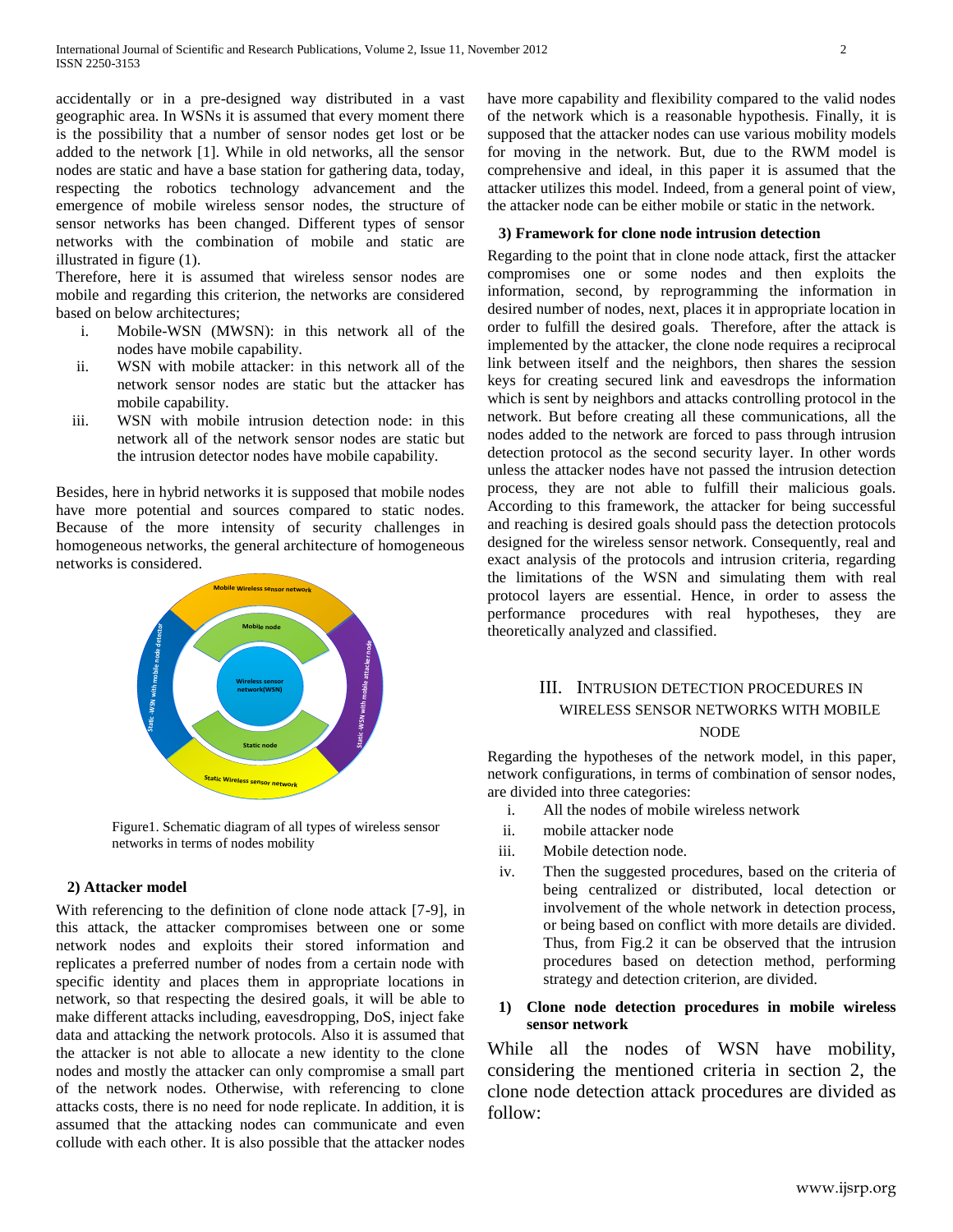#### **A. Locally-distributed detection procedures, based on conflict**

has been proposed for MWSNs.

According to our knowledge, first time in [12], a distributed clone detection procedure named as XED,



Figure2. Classifications of WSNs detection procedures with mobile node

Regarding to the previous experiences, because of high communication overhead in selecting witness nodes, energy limitations and continuous routing changes in MWSNs, XED ignores the location information criteria for identifying the clone node. Indeed, XED applies "challenge and remember" strategy for detecting the presence of the clone node. In fact, in the accepted strategy in XED, it has been supposed that the sensor node is equipped with a random number generator and has a unique identity. In this protocol when the  $s_i$  and  $s_i$  arrive at the communication domain of each other, any of them will produce the random numbers of  $r_{s_i}$  and  $r_{s_j}$  respectively and exchange them, then the received and sent numbers together with identities will be stored in any of the nodes. When  $s_i$  and  $s_i$  meet each other once again, at first the previous random numbers are exchanged and checked in any node, whether the received and stored numbers are equal or not. In this case if they are not the same, the clone intrusion is detected and node identity revoke message is broadcasted throughout the network. Otherwise the random numbers are exchanged and replaced with the previous ones. It is observed that the algorithm has low memory overhead. But the detection probability is not high. Also, because of the communication and storage error, there is the probability of negative and positive errors. Also, XED is vulnerable to smart attacker and collusion of the nodes.

#### **B. Central clone detection procedure based on the criteria of speed**

In [9], due to the fact that the majority of wireless nodes speed are limited, authors has defined speed threshold  $(V_{max})$  as detection criteria. Central clone node intrusion detection procedure is proposed based on the location information for the MWSNs. In this paper because of the probability of increasing the positive and negative errors resulted by calculation error in measuring speed or lack of simultaneity among the nodes, SPRT mechanism is used. In fact the authors have proposed their procedures by assuming that the network nodes are aware of their location and RTM mobility model is used. Generally, in this

procedure when the mobile sensor nodes reach the desired location, first by using localization protocols, positions are located and their claims  $C_i = \langle ID, T_i, l_i, H(ID || T_i || l_i) Sig_i \rangle$  are sent to their neighbors. Secondly the claim message is authenticated and Neighbors with the probability of p send claim to BS. After authentication of the node  $i$  message, the base station calculates the speed at the  $i + 1$ moment, by using  $C_i$  and  $C_{i+1}$  information and compares the results with  $V_{max}$ . Then this procedure assumes distribution as Bernoulli random variable and by calculating the logarithmic probability rate for n samples received claim of the node  $i$ , carries out the decision making process it. So when SPRT exceeds its higher bound, the clone node will be identified and the revocation message broadcasts in the network.

#### **C. Locally distributed clone node attack detection procedure, based on the time of exploiting the information on the compromised node**

To replicate clone nodes from a certain node of the network, we need to separate it from the network and then spend time for exploiting the information. In [16], by using this fact, the SDD procedure has been proposed for intrusion detection in MWSN. In reality the suggested solution in [16] is based on the fact that if node  $\alpha$  does not meet node  $\beta$  twice in an  $\lambda$  interval, we can probably conclude that the node b has been separated from the network by the attacker to be replicated. The accuracy of SDD procedure depends on an interval with high probability that nodes may meet each other. Indeed the detection takes place within a trade of detection time and rate of positive error. In SDD each node is considered as a witness for the rest of the network nodes and thus each node should send a message throughout the network for announcing its presence, which increases the communicative overhead and energy consumption. It is also observed that the detection probability of SDD is not high and to improve that, authors in [16] by using participation of the neighbors and exchanging the information of the joint nodes, proposed CDD procedure. New procedure increases the detection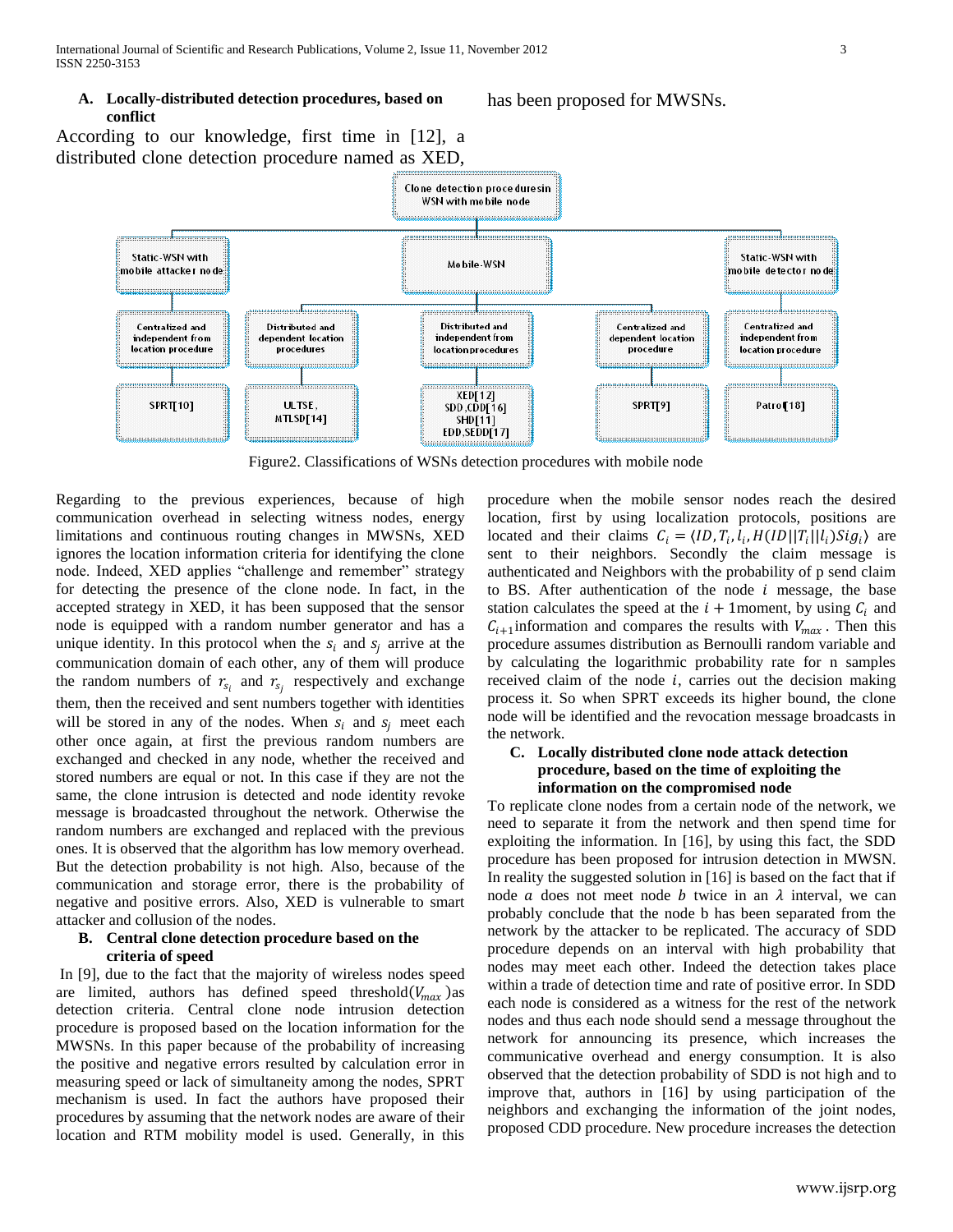probability and decreases the negative error; but increases the communication overhead and memory.

In [17] with an attitude different from [16] and regarding the fact that the number of the meets of two nodes in a certain interval with a high probability is restricted, EDD procedure is proposed. EDD procedure contains two phases; one of them is offline phase and deals with calculation of interval length and threshold of the meets of two nodes in a certain interval, and other one is online phase that deals with exchanging and comparing the messages of different nodes and detects node clone attack. By analyzing EDD, it is observed that this procedure is vulnerable to smart attacker, and also has high memory overhead. In order to solve the second problem, by using an exchange between the memory and the interval length, authors in [17] have proposed SEDD procedure. In SEDD each node analyzes only one set of nodes named monitor set and stores their messages; by doing this the memory of the nodes is saved.

#### **D. Locally-Distributed Detection procedure based on mobility**

Authors in [14], for the purpose of the clone node detection in mobile wireless sensor network, proposed UTLTSE procedure based on mobility and awareness of the node location. In this procedure it is assumed that after the witness nodes receive timelocation claim, instead of sending them, carry the claim all over the network and exchange the claims when the witness nodes meet each other. In fact the important advantage of this protocol depends on movement of the nodes and independence from downer layer routing protocol. In UTLSE protocol, each node is forced to trace a certain set of the nodes and all the witness nodes store only one location-time claim. So when witness nodes arrive at the radio domain of each other, exchange the claims and carry out the detection protocol. of course it must be noted that in this procedure, the detection process is always done with smaller ID nodes. With precise analysis it is observed that sometimes detection fails, because two witness nodes before they meet each other, they meet a third clone node. In order to solve this problem and increase the probability of detection, authors in [14], proposed MTLSD procedure, which benefits from ULTSE principles and uses of a queue with at least two lengths and the optimum of three lengths.

#### **E. Locally Distributed detection procedure based on the list of the neighbors**

In [11], by extending the routing problem with the help of mobility, authors proposed distributed intrusion detection procedure (SHD) for mobile wireless sensor network. Regarding that access to the location information is a strict hypothesis and the mobility models are different, SHD procedure dispenses with these two criteria. So SHD procedure uses the exchanging list of the neighbors among the mobile nodes and selects witness nodes for detection. This procedure is protected against the collusion of the attacker nodes. Generally, the detection process in SHD is based on sending the message of  $\langle ID, neighbor - list \rangle$  to the nodes in its communication range at the first time the protocol is performed and then uses question and answer method.

## **F.Centralized detection procedure based on key predistribution**

Authors in [13], by using the pair-wise pre-distribution key and bloom filter have proposed a centralized detection procedure, which is independent from the location of wireless sensor nodes.

Generally, by assuming that the base station is trusted, the server key method is applied and its confidentiality is always maintained. Then by using a two variable polynomial in  $GF(p)$ ,unique confidentiality pair-wise key is produced and loaded on each node. Also In this procedure, to decrease communication costs, alongside server key method, bloom filter method is used. Then, in order to communicate with the neighboring nodes and by using functions and filters, each node produces a pair-wise key and shares it with the neighbors. In the next phase, each node sends a ciphering report to the BS containing its ID and CBF. After receiving all the reports, BS deciphers them and counts the number of created keys of each node. Regarding that, at first the keys have been distributed uniformly and the mobility model is RWM; statistic of producing keys of legally nodes should be close to each other. Thus, if the number of keys of a node is more than the predetermined threshold, it can be concluded that the replicated node and the message of revoking it from network has been announced by BS.

#### *2)* **Clone node detection procedure, for static sensor networks with mobile detector node**

Regarding the limitation of energy consumption and high amount of communication overhead of detection procedures based on static nodes with progresses made in the technology of microrobots, authors in [18], proposed a clone node detection procedure by using mobile wireless sensor nodes. In Patrol procedure the network model is considered as a combination of mobile and static nodes. Also it has been supposed that the static nodes have access to their location information. So, regarding the attempt made by the attacker for compromising the static and patrol nodes and the possibility of presence of two mobile and static clone nodes, two criteria are introduced and utilized in the procedure: "each single node only is in one location in any moment" and "maximum speed of mobile node".

The Patrol procedure is based on assumption that for the purpose of providing a secured communication all the static nodes require exchange of confidentiality information among static nodes with the patrol nodes. By moving throughout the network and inspecting the static nodes, Patrol nodes collect their claim. It is supposed that when the static node cannot communicate the patrol in any round, the static node will be separated from the network in the next round. In addition, in [18] it is assumed that each static node is inspected by at least two patrol nodes in the network and any of them is considered as the reference node. In Patrol procedure the static node detection is carried out by receiving the nodes location claims with the patrol node and analyzes the location conflict among the nodes with identical IDs. Under these circumstances, communication cost in comparison with the traditional detection procedures such as LSM [7] and RED [21] decreases greatly. Besides for situations in which the attacker compromises the patrol nodes, the procedure uses the maximum speed criteria in central or distributed method and performs the detection by the static nodes.

#### **3) Clone node detection procedure, for static sensor networks with mobile attacker**

Usually for attacking the network protocols like routing and clustering protocols, the attacker requires a large number of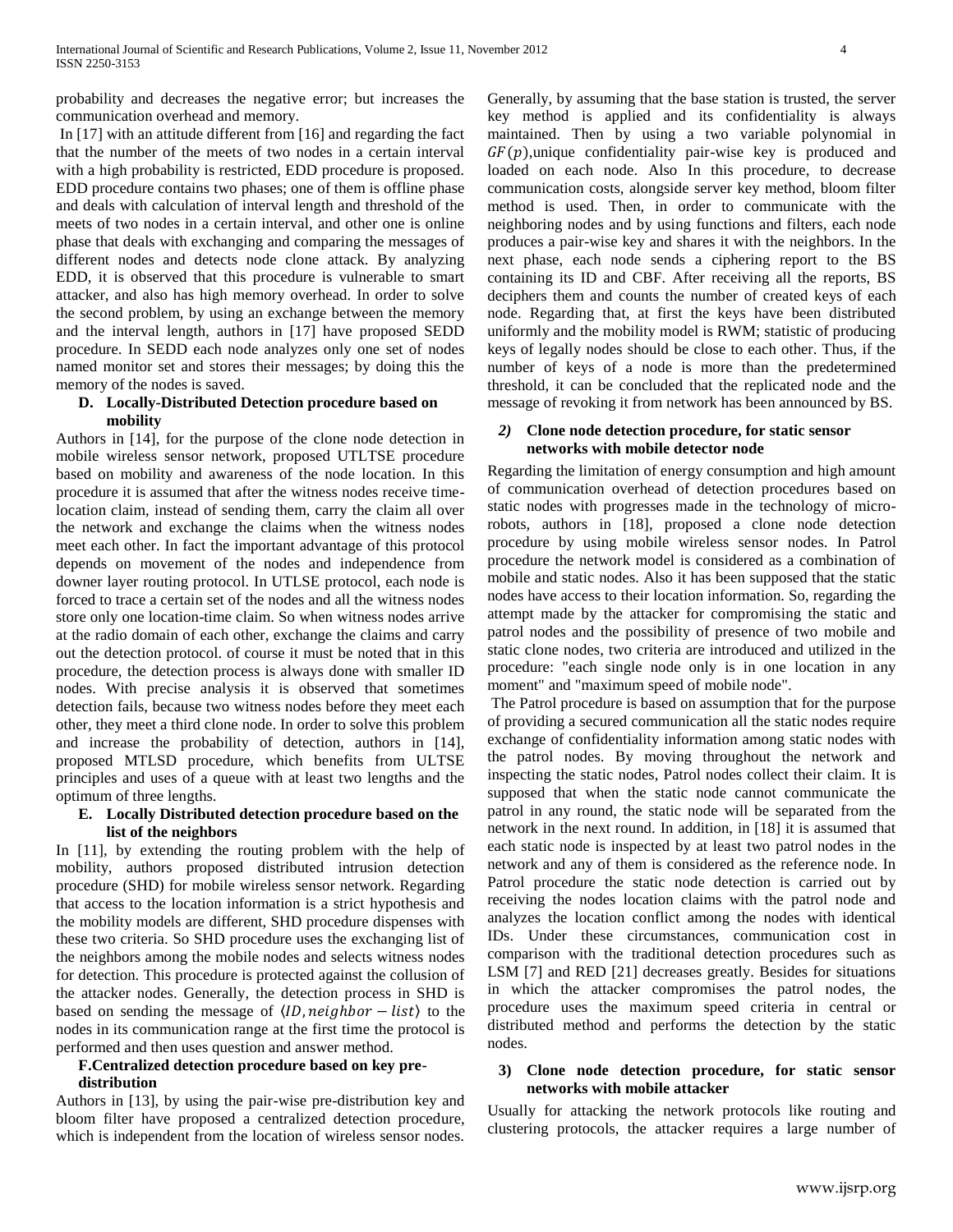compromised nodes. For a lot of attackers it is hard and sometimes impossible to achieve this goal. Due to the above mentioned circumstances, if attacker uses mobile nodes and they become member in the list of different nodes neighbors at the time of preparing the list by the network nodes, the DDoS capability for the attacker is provided [4]. So, since the static detection protocols are not able to detect the DDoS attacks, imposing limitations to the attacker is not a reasonable assumption to confront the attacks made in the network. Therefore in [10], authors proposed a distributed procedure to detect the mobile attacker node and it has been supposed that the network applies the traditional methods like RED and LSM to detect the static attacker. In fact [10] has used an unusual silence criterion of the neighboring node in order to detect the clone node and has established a procedure independent from the location information. Also to increase the precision of detection, SPRT technique has been utilized. Furthermore the detection of the virtual mobile nodes is done by using RSSI technique.

### IV. THEORETICAL ANALYSIS OF THE DETECTION PROCEDURES

In this section, we will discuss about the necessity of nondeterministic and full distributed detection procedures and then represent security requirements that should be fulfilled by the detection procedures.

### **1) Selecting the type of protocol**

First, we will discuss the procedures with the highest distribution rate against the procedures having central controlling node. Usually the central controlling node (BS) decreases the complexity of the detection procedures as compared to distributed procedures [7]. But worse problem in centralized procedures is the presence of BS as the error point, which leads to the extreme decrease of the energy of the neighboring nodes compared to the other nodes networks, and also causes security threats in the network.

The next essential scrutiny is the analysis of the deterministic protocols in comparison with non-deterministic procedures. Because of the probability nature of non-deterministic protocols, attacking is difficult for any attacker [49]. In deterministic procedures, at the time of performing the protocol, the witness node protocols are considered unchangeable. Thus, if the enemy compromises and replicates a node and is in agreement with the witness nodes of that particular node, it can easily secure any number of the clone nodes. In this condition, the detection protocol is deficient. Therefore an optimum procedure should be non-deterministic and full distributed (NDFD), so as to detect the clone node in the mobile WSN reliable. The classification of the procedures is presented in table (1) according to these criterions.

#### **2) Requirements of clone node detection procedures**

Considering the studies conducted in different papers [7-20], and the inherent characteristics of the WSNs and the capabilities of the attacker, the analysis and classification of different procedures have been carried out according to the below criteria: 1. The procedure to be NDFD

2. The resistance capability against the smart attacker: in the smart attack, the enemy recognizes and inactivates the critical

witness nodes (e.g. jamming). Thus for stopping the enemy from training the critical witness nodes, a security requirement should be designed, which by the detection protocol is fulfilled. The requirement: *in each round for a node, all the nodes must have the same probability in order to be a witness node*. Besides, if the enemy is able to delete some of the nodes, it cannot obtain anything about the nodes that have high probability of being as witness nodes of a certain node.

3. Independent from the location information: Because the awareness of each node of its own location is a strict condition, to be independent from awareness location condition is important criteria of rationality of the detection procedure.

4. Communication and memory overhead: Regarding the extreme limitation of energy and hardware sources in WSNs, these criteria are also considered as an effective factor for rationality of the detection procedure.

| Table 1. Classification of node clone detection |
|-------------------------------------------------|
| procedures                                      |

| Procedure        | <b>NDFD</b> | Resistance | Independent | Communication | Memory |
|------------------|-------------|------------|-------------|---------------|--------|
|                  |             | against    | of          | Cost          | Cost   |
|                  |             | smart      | location    |               |        |
|                  |             | attacker   |             |               |        |
| XED[12]          | Yes         | No         | <b>Yes</b>  |               |        |
| SDD[16]          | Yes         | No         | <b>Yes</b>  |               |        |
| CDD[16]          | Yes         | No         | Yes         |               |        |
| EDD[17]          | Yes         | No         | Yes         |               |        |
| <b>SEDD[17]</b>  | Yes         | No         | Yes         |               |        |
| ULTSE[14]        | No          | No         | No          |               |        |
| MTLSD[14]        | No          | No         | No          |               |        |
| SPRT[9]          | No          | No         | No          |               |        |
| SHD[11]          | Yes         | Yes        | Yes         |               |        |
| key              | No          | No         | <b>Yes</b>  |               |        |
| Pre-             |             |            |             |               |        |
| Distribution[13] |             |            |             |               |        |
| Patrol[18]       | Yes         | Yes        | No          |               |        |
| Mobile-          | Yes         | No         | Yes         |               |        |
| adversary[10]    |             |            |             |               |        |

In table (1), it is observed that the optimum procedure that could fulfill all the security requirements for MWSNs is the SHD procedure. Because SHD is independent from the location information and in comparison with other procedure for network with big dimensions has lower communication and memory overhead. But generally, communication and memory overhead are medium and in order to  $O(\sqrt{n})$ . Therefore we can conclude that coming up with a full optimum procedure is one of the open discussions in this area; Besides, the need for presenting theoretical analyses and modeling in this area is extremely felt.

#### V. CONCLUSION

In this paper all procedures presented for the detection of replica node attacks in sensor networks with mobile nodes is reviewed and analysis. Also, by using mobility criteria, a new classification for node replica detection procedures and attacker model are proposed. To compare and evaluate different procedures, different metrics are introduced and used for theoretical analysis and classification procedures. Moreover, results of theoretical analysis and metrics are used for assessment procedures. Finally, the theoretical analyses of different approaches are discussed. Analysis results demonstrate that the procedures, based on location information (UTLSE, MTLSD, and SPRT) have a higher detection rate and low false alarm rate. But, here are two important notices; first, generally, due to the constraints of WSNs, access location information for all nodes is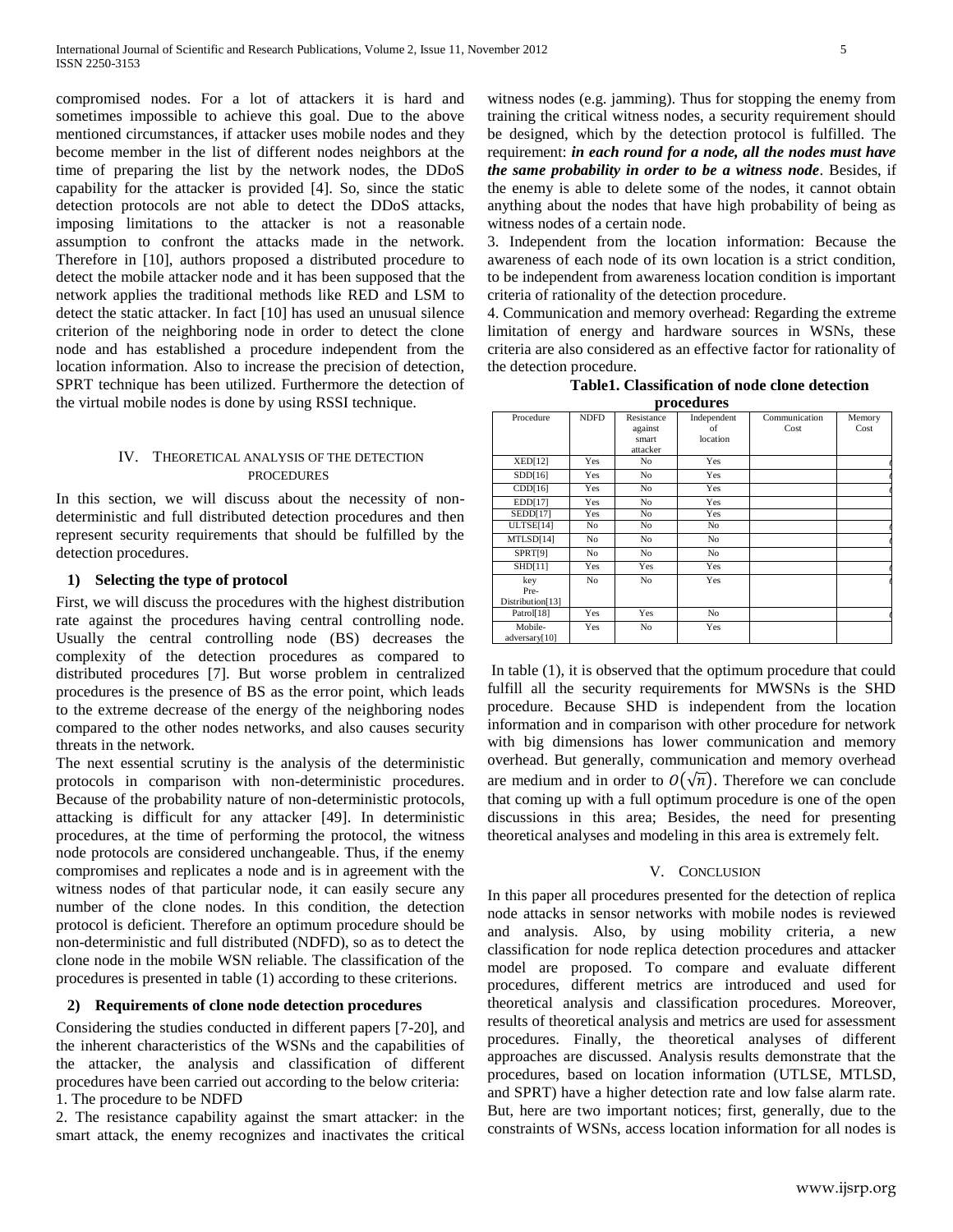a strict assumption. Moreover, it can be seen that the energy overhead in this approach is too high. Therefore, regarding the theoretical analysis it can be seen that the SHD largely meets the criteria for a suitable solution and also shows good performance. However SHD energy consumption in large-scale WSNs still is high. Therefore, regarding limitations WSN, to achieve an optimal solution for node replica detection, there is an open area for researchers.

#### **REFERENCES**

[1] Chen et al, "Sensor Network Security: A Survey", IEEE Communications Survey & Tutorials. Vol 11, No2, Second Quarter2009

[2] W.T. Zhu et al," Detecting node replication attacks in wireless sensor networks: A survey", Journal of Network and Computer Applications 35 (2012) 1022–1034

[3] Michael Riecker et al," A Survey on Intrusion Detection in Wireless Sensor Networks", Technical Report, SEEMOO-TR-2011

[4] V.Manjula et al," Replication attack mitigations for static and mobileWSN" International Journal of Network Security & Its Applications (IJNSA), Vol.3, No.2, March 2011

[5] S.K.Das et al, "A synopsis on node compromise detection in wireless sensor networks using sequential analysis", Computer Communications 34 (2011) 2003– 2012

[6] Roberto Di Pietro et al," Securing Mobile Unattended WSNs against a Mobile Adversary", IEEE 2010

[7] Bryan Parno et al," Distributed Detection of Node Replication Attacks in Sensor Networks", IEEE 2005

[8] Ming Zhang et al," Memory Efficient Protocols for Detecting Node Replication Attacks in Wireless Sensor Networks" IEEE 2009

[9] Ho et al," Fast Detection of Mobile Replica Node Attacks in Wireless Sensor Networks Using Sequential Hypothesis Testing" IEEE Transactions on Mobile Computing, Vol. 10, No. 6, June 2011

[10]J.-W. Ho et al," Distributed detection of mobile malicious node attacks in wireless sensor networks", Ad Hoc Networks 10 (2012) 512–523

[11]YanYxainaxniga and et al," Single Hop Detection of Node Clone Attacks in Mobile Wireless Sensor Networks", 2012 International Workshop on Information and Electronics Engineering (IWIEE)

[12] Chia-Mu Yu et al," Mobile Sensor Network Resilient against Node Replication Attacks" 2008 IEEE

[13] Deng XM, Xiong Y." A new protocol for the detection of node replication attacks in mobile wireless sensor networks", Journal of Computer Science and Technology 26(4): 732-743 July 2011. DOI 10.1007/s11390-011-1172-1

[14] Xiaoming Deng et al," Mobility-assisted Detection of the Replication Attacks in Mobile Wireless Sensor Networks"2010 IEEE 6<sup>th</sup> International Conference on Wireless and Mobile Computing, Networking and Communication

[15] Mauro Conti et al," Mobility and Cooperation to Thwart Node Capture Attacks in MANETs" EURASIP Journal on Wireless Communications and Networking Volume 2009, Article ID 945943, 13 pages

[16] Mauro Conti et al," Emergent Properties: Detection of the Node-capture Attack in Mobile Wireless Sensor Networks" WiSec'08, March 31–April 2, 2008, Alexandria, Virginia, USA.

[17] Chia-Mu Yu et al," Efficient and Distributed Detection of Node Replication Attacks in Mobile Sensor Networks" 2009 IEEE

[18] Liang-Min Wang et al," Patrol Detection for Replica Attacks on Wireless Sensor Networks" Sensors 2011, 11, 2496-2504; doi:10.3390/s110302496

[19] Emil Selvan et al.," Detection of Compromised Nodes in Mobile Ad-Hoc Networks", Journal of Computational Information Systems 7:6 (2011) 1823-1829 [20] J.-W. Ho et al.," Distributed detection of replica node attacks with group deployment knowledge in wireless sensor networks" Ad Hoc Networks 7 (2009) 1476–1488

[21] Mauro Conti," Distributed Detection of Clone Attacks in Wireless Sensor Networks", IEEE Transactions on Dependable and Secure Computing, VOL. 8, NO. 5, September/October 2011

[22]XiaoAmutihnogr et al," A Replication Detection scheme for Sensor Networks",rPinrogc 0e0d i(a2 E01n1g)i n0e0e0r–in0g0 02 9 (2012) 21 – 26

[23] Wen Tao Zhu," Node Replication Attacks in Wireless Sensor Networks: Bypassing the Neighbor-Based Detection Scheme" 2011 International Conference on Network Computing and Information Security

[24]ChunmingRong," An Efficient Intrusion Detection Scheme for Wireless Sensor Networks", STA 2011 Workshops, CCIS 187, pp. 116–129, 2011

[25]Wang Liu, Kejie Lu et al," Performance Analysis of Wireless Sensor Networks with Mobile Sinks" IEEE Transactions on Vehichular Technology, Vol. XX, No. YY, Month 2011

[26] Tamara Bonaci et al," Distributed Clone Detection in Wireless Sensor Networks: An Optimization Approach" 2011 IEEE

[27] Abu Saleh Md. Tayeen et al," Mobility Assisted Solutions for Well-known Attacks in Mobile Wireless Sensor Network", (IJCSIS) International Journal of Computer Science and Information Security, Vol. 9, No. 5, May 2011

[28] Thanh Dai Tran et al," Early and Lightweight Distributed Detection of Node Replication Attack in Sensor Networks", IEEE Communications Society subject matter experts for publication in the WCNC 2010 proceedings

[29] Tamara Bonaci et al," Node Capture Attacks in Wireless Sensor Networks: A System Theoretic Approach", IEEE2010

[30] Bin Tong ET AL," A three-tier framework for intruder information sharing in sensor networks" Ad Hoc Networks 8 (2010) 345–360

[31] ShigenShen," A game-theoretic approach for optimizing intrusion detection strategy in WSNs" 2011 IEEE

[32] AbderrezakRachedi," muDog: Smart Monitoring Mechanism for Wireless Sensor Networks based on IEEE 802.15.4 MAC", IEEE International Conference on Communications ICC2011 (IEEE ICC'11), Kyoto: Japan (2011)

[33] Noman Mohammed et al," Mechanism Design-Based Secure Leader Election Model for Intrusion Detection in MANET" IEEE Transactions on Dependable and Secure Computing 2012

[34] Bo Zhu et al," Localized Multicast: Efficient

And Distributed Replica Detection in Large-Scale Sensor Networks" IEEE Transactions on Mobile Computing, Vol. 9, No. 7, July 2010

[35] Muhammad Imran et al," A Survey of Simulators, Emulators and Testbeds for Wireless Sensor Networks", IEEE2010

[36] AnsgarKellner et al," Simulation Environments for Wireless Sensor Networks" Technical Reports of the Institute of Computer Science at the Georg-August-University at Gottingen, June 2010

[37] C. Mallanda et al," Simulating Wireless Sensor Networks with OMNeT++", LSU Simulator, Version 1, 2005

[38] Xuedong Xian et al," Comparison of OMNET++ and Other Simulator for WSN Simulation"IEEE2008

[39] Klaus Wehrle et al," Modeling and Tools for Network Simulation", Springer-Verlag Berlin Heidelberg 2010

[40] Roberto Di Pietro et al," Intrusion-Resilience in Mobile Unattended WSNs" IEEE Communications Society subject matter experts for publication in the IEEE INFOCOM 2010 proceedings

[41] Sooyeon Shin," An Experimental Study of Hierarchical Intrusion Detection for Wireless Industrial Sensor Networks", IEEE Transactions on Industrial Informatics, VOL. 6, NO. 4, NOVEMBER 2010

[42] P. Samundiswary et al," Detection of Sinkhole Attacks for Mobile Nodes in Heterogeneous Sensor Networks with Mobile Sinks" International Journal of Computer and Electrical Engineering, Vol. 2, No. 1, February, 2010 1793-8163

[43] Mauro Conti," The Quest for Mobility Models to Analyses Security in Mobile Ad Hoc Networks" WWIC 2009, LNCS 5546, pp. 85–96, 2009.

[44] MarjanKuchaki Rafsanjani et al," Identifying Monitoring Nodes with Selection of Authorized Nodes in Mobile Ad Hoc Networks", World Applied Sciences Journal 4 (3): 444-449, 2008

[45] Patrick Tague et al," Modeling Node Capture Attacks in Wireless Sensor Networks", IEEE 2008

[46] T. Bonaci et al.," A convex optimization approach for clone detection in wireless sensor networks", Pervasive and Mobile Computing (2012)

[47] N. Komninos et al. "Detecting unauthorized and compromised nodes in mobile ad hoc networks" Ad Hoc Networks 5 (2007) 289–298

[48] T. C. Lam et al," A Mobile Agent Clone Detection System with Itinerary Privacy" Proceedings of the Eleventh IEEE International Workshops on Enabling Technologies: Infrastructure for Collaborative Enterprises (WETICE'02)

[49] YingpeiZeng et al," Random-Walk Based Approach to Detect Clone Attacks in Wireless Sensor Networks", IEEE Journal on Selected Areas in Communications, Vol. 28, No. 5, June 2010

[50] Chia-Mu Yu et al, "CSI: Compressed Sensing-Based Clone Identification in Sensor Networks", 8th IEEE International Workshop on Sensor Networks and Systems for Pervasive Computing 2012, Lugarno (19 March 2012)

[51] The IEEE 802.15.4 standard (ver. 2006) http://standards.ieee.org/getieee802/download/802.15.4-2006.pdf

[52] A. Liu and P. Ning, "TinyECC: A configurable library for elliptic curve cryptography in wireless sensor networks," in Proc. IPSN, Apr. 2008,pp. 245– 256.

[53] A. S. Wander, N. Gura, H. Eberle, V. Gupta, and S. C. Shantz, "Energy analysis of public-key cryptography for wireless sensor networks," in Proc. IEEE Int. Conf. Pervasive Comput. Commun., Mar. 2005, pp.324–328.